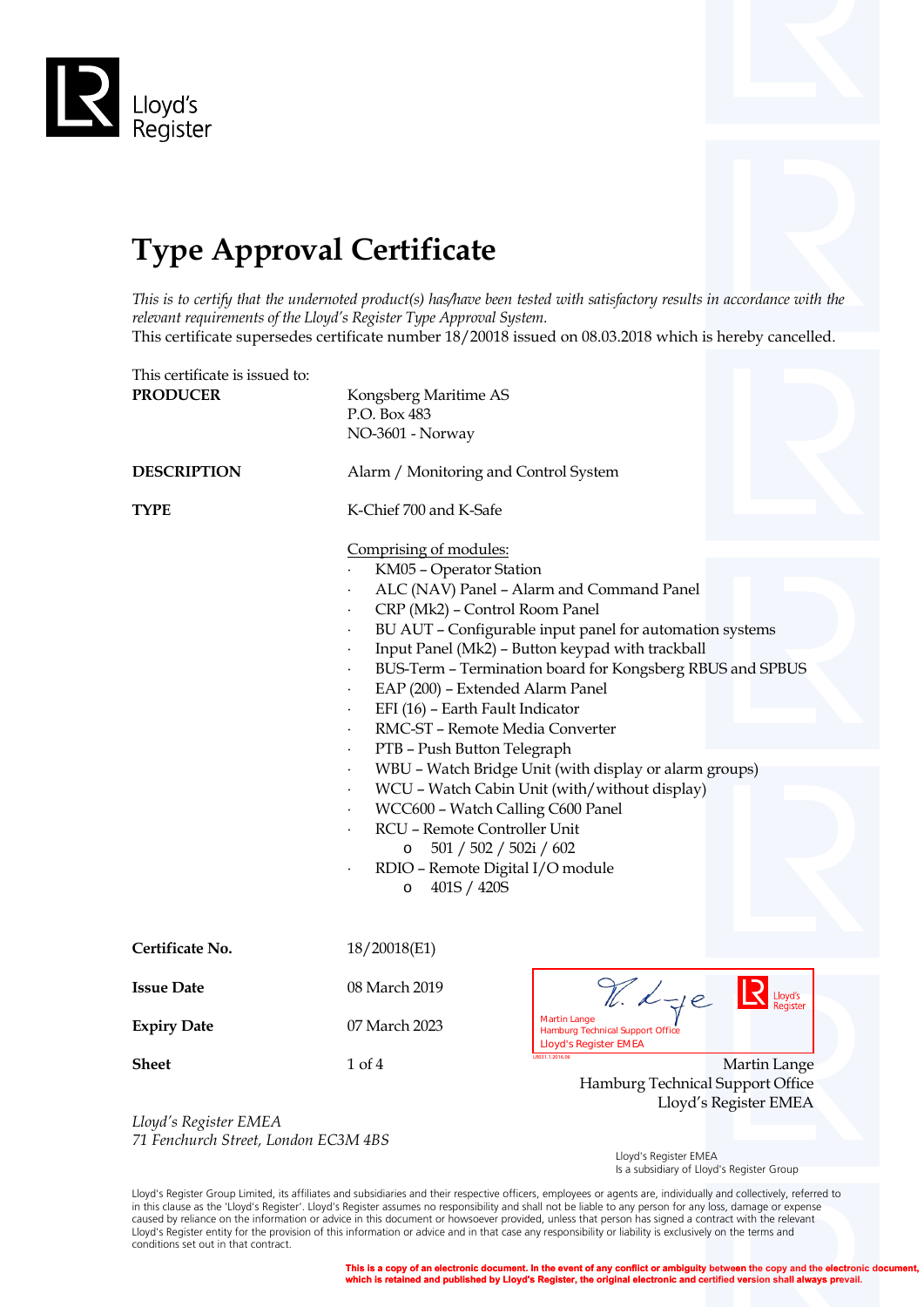

| <b>TYPE</b> (continued) | Comprising of modules:<br>RMP - Remote MultiPurpose I/O module<br>420 / 422(i) / 422S(i)<br>$\circ$<br>RTB420 - Remote Termination Board<br>$\bullet$<br>$\bullet$<br>HP 3600-24 (-SFP) - Network Switch *<br>functions in the RCU:                                                   | RDIOR 420 - Remote Digital I/O module and Relay channels<br>RHUB200-5 - Communication HUB and Repeater<br>RSER200-4 - Serial Line Communication Interface<br>AIM Basis Software for Operator Station, IO drivers and common software<br>V8.3<br>V8.5<br>V8.6<br>V8.7<br>The AIM Safe System Software versions 8.3.4 up to 8.6.0 has been certified<br>by TÜV Rheinland for compliance with IEC61508 up to SIL3 applications.<br>- refer to Safety Configuration Manual "378006(TC)" | V8.8                                     |
|-------------------------|---------------------------------------------------------------------------------------------------------------------------------------------------------------------------------------------------------------------------------------------------------------------------------------|-------------------------------------------------------------------------------------------------------------------------------------------------------------------------------------------------------------------------------------------------------------------------------------------------------------------------------------------------------------------------------------------------------------------------------------------------------------------------------------|------------------------------------------|
| <b>APPLICATION</b>      | Specification No. 1 (2015).                                                                                                                                                                                                                                                           | Marine and Offshore applications in environmental categories ENV1,<br>ENV2 and ENV3 (EAP200 excluded) as defined in the LR Test                                                                                                                                                                                                                                                                                                                                                     |                                          |
| <b>ADDITIONAL TESTS</b> | Low Temperature Test (-15°C/16hrs)                                                                                                                                                                                                                                                    |                                                                                                                                                                                                                                                                                                                                                                                                                                                                                     |                                          |
|                         | Ingress Protection rating (IP)<br>ALC (NAV); EAP (200);<br>KM05 (deep line and slim line) console<br>EFI (EFI-16); Input Panel (MK2);<br>RCU501; RCU502; RCU502i; RCU602;<br>RHUB200-5; RSER200-4; RMC-ST<br><b>WCC</b><br>Acoustic Level<br>ALC (NAV); CRP; EAP (200);<br><b>WCC</b> | RDIO401S; RDIO420S; RDIOR420; RMP420; RMP422 (S); RTB420;                                                                                                                                                                                                                                                                                                                                                                                                                           | IP22<br>IP2X<br>IP44<br>7580dB<br>8185dB |
| Certificate No.         | 18/20018(E1)                                                                                                                                                                                                                                                                          |                                                                                                                                                                                                                                                                                                                                                                                                                                                                                     |                                          |
| <b>Issue Date</b>       | 08 March 2019                                                                                                                                                                                                                                                                         | R. Lye                                                                                                                                                                                                                                                                                                                                                                                                                                                                              | Lloyd's<br>Register                      |
| <b>Expiry Date</b>      | 07 March 2023                                                                                                                                                                                                                                                                         | <b>Martin Lange</b><br>Hamburg Technical Support Office<br><b>Lloyd's Register EMEA</b>                                                                                                                                                                                                                                                                                                                                                                                             |                                          |
| <b>Sheet</b>            | $2$ of $4$                                                                                                                                                                                                                                                                            | LR031.1.2016.06<br>Hamburg Technical Support Office<br>Lloyd's Register EMEA                                                                                                                                                                                                                                                                                                                                                                                                        | Martin Lange                             |

*Lloyd's Register EMEA 71 Fenchurch Street, London EC3M 4BS*

 Lloyd's Register EMEA Is a subsidiary of Lloyd's Register Group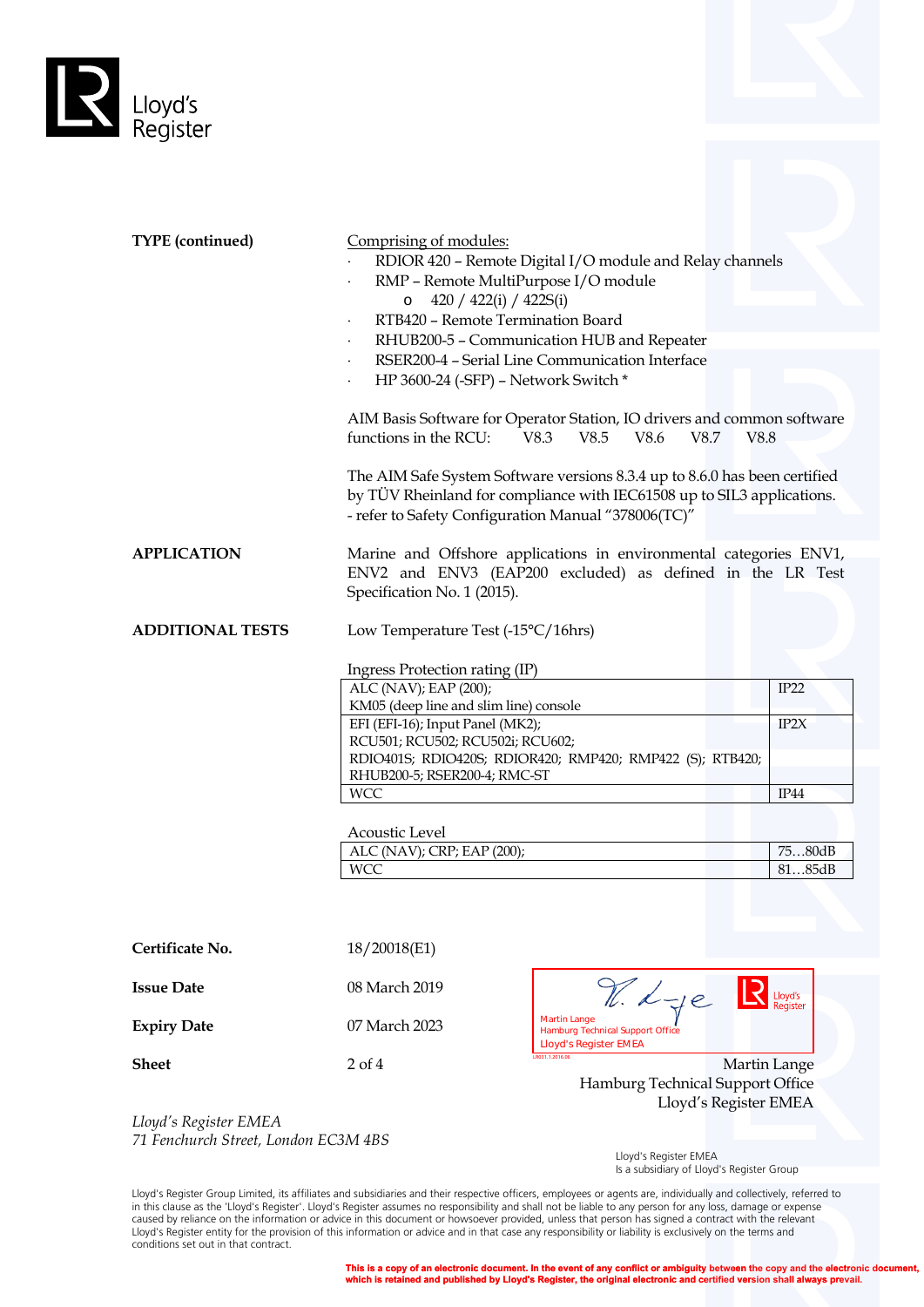



|                                        | Standard | <b>Steering</b> |
|----------------------------------------|----------|-----------------|
| ALC (NAV)                              | 30cm     | 15cm            |
| <b>BU AUT</b>                          | 25cm     | 10cm            |
| Input Panel (MK2)                      | 10cm     | 5cm             |
| EAP (200)                              | 120cm    | 80cm            |
| EFI (EFI-16)                           | 50cm     | 40cm            |
| RMC-ST                                 | 20cm     | 10cm            |
| <b>PTB</b>                             | 10cm     | 10cm            |
| <b>WBU</b>                             | 35cm     | 35cm            |
| WCU                                    | 60cm     | 60cm            |
| WCC600                                 | 120cm    | 65cm            |
| <b>RCU501</b>                          | 15cm     | 5cm             |
| <b>RCU502</b>                          | 15cm     | 8cm             |
| RCU502i                                | 29cm     | 14cm            |
| <b>RCU602</b>                          | 30cm     | 15cm            |
| RDIO401S                               | 180cm    | 110cm           |
| RDIO420S                               | 185cm    | 105cm           |
| RDIOR420; RMP420, RHUB200-5; RSER200-4 | 5cm      | 5cm             |
| <b>RMP422 (S)</b>                      | 30cm     | 15cm            |
| <b>RTB420</b>                          | 15cm     | 10cm            |

## Safe Type:

For details and installation requirements in hazardous zones/spaces, see - Certificate "Nemko 14 ATEX 1504 X"

- Certificate "Presafe 18 ATEX 12094 X"

with special conditions for safe use.

**STANDARD** Manufacturers Specification.

**LIMITATIONS** In case the K-Chief or K-Safe system is intended to implement emergency stop or safety critical functions, the software is to satisfy the requirements of LR's Software Conformity Assessment. Alternative proposals providing an equivalent level of system integrity will be subject to special consideration (e.g. independent hard-wired backup, redundancy with design diversity, etc.)

| Certificate No. | 18/20018(E1) |
|-----------------|--------------|
|-----------------|--------------|

| Issue Date         | 08 March 2019 | $-10$                                                                                          | Lloyd's<br>Register |
|--------------------|---------------|------------------------------------------------------------------------------------------------|---------------------|
| <b>Expiry Date</b> | 07 March 2023 | <b>Martin Lange</b><br><b>Hamburg Technical Support Office</b><br><b>Lloyd's Register EMEA</b> |                     |
| Sheet              | 3 of 4        | LR031.1.2016.06                                                                                | Martin Lange        |

Hamburg Technical Support Office Lloyd's Register EMEA

*Lloyd's Register EMEA 71 Fenchurch Street, London EC3M 4BS*

 Lloyd's Register EMEA Is a subsidiary of Lloyd's Register Group